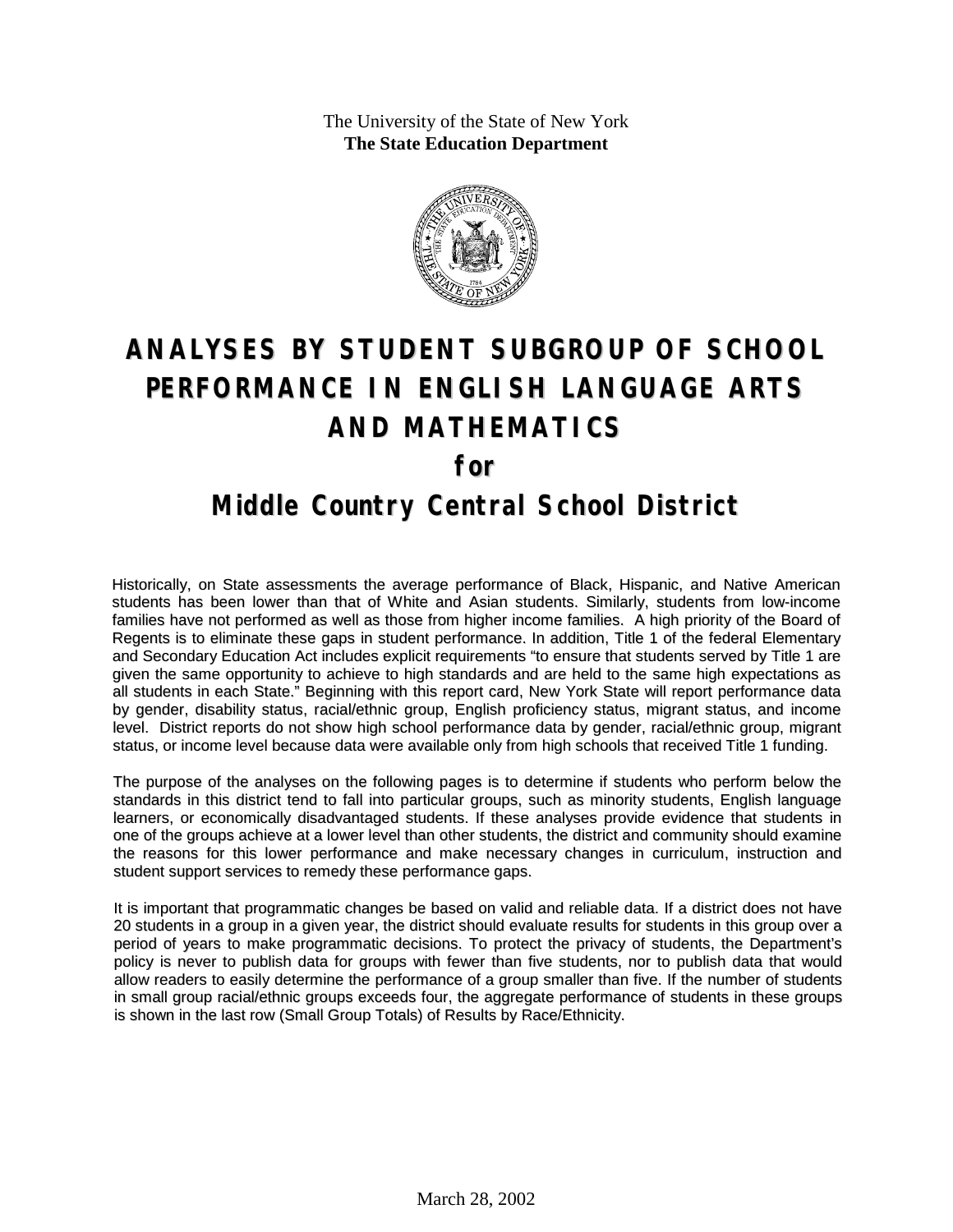# **Elementary English Language Arts**

A description of the performance levels and summary results for all general-education students and all students with disabilities can be found in the *Overview* of the New York State Report Card.

|                                       | <b>Counts of Students</b> |                   |                      |                |                |                 |              |              |              | <b>Percentages</b><br>of Tested |  |
|---------------------------------------|---------------------------|-------------------|----------------------|----------------|----------------|-----------------|--------------|--------------|--------------|---------------------------------|--|
| <b>Student Subgroup</b>               |                           | <b>Not Tested</b> |                      |                |                | <b>Students</b> |              |              |              |                                 |  |
|                                       | <b>ALT</b>                | ELL               | No<br>Valid<br>Score | Level<br>1     | Level<br>2     | Level<br>3      | Level<br>4   | Total        | Level<br>2-4 | Level<br>$3 - 4$                |  |
| Results by Race/Ethnicity             |                           |                   |                      |                |                |                 |              |              |              |                                 |  |
| American Indian/Alaskan<br>Native     | $\Omega$                  | $\mathbf 0$       | $\mathbf 0$          | $\mathbf 0$    | 2              | 3               | $\mathbf{1}$ | 6            | 100%         | 67%                             |  |
| <b>Black</b>                          | $\mathbf 0$               | $\mathbf 0$       | $\mathbf 0$          | $\overline{4}$ | $\overline{2}$ | 11              | 3            | 20           | 80%          | 70%                             |  |
| Hispanic                              | $\mathbf{1}$              | 5                 | $\mathbf 0$          | $\overline{2}$ | 10             | 25              | 12           | 49           | 96%          | 76%                             |  |
| Asian or Pacific Islander             | 0                         | 4                 | 0                    | $\overline{2}$ | $\overline{7}$ | 6               | 6            | 21           | 90%          | 57%                             |  |
| White                                 | 9                         | $\mathbf{1}$      | $\overline{2}$       | 43             | 152            | 400             | 172          | 767          | 94%          | 75%                             |  |
| Total                                 | 10                        | 10                | $\mathbf{2}$         | 51             | 173            | 445             | 194          | 863          | 94%          | 74%                             |  |
| Small Group Totals (s)                | 0                         | 0                 | 0                    | 0              | $\pmb{0}$      | 0               | 0            | 0            | 0%           | 0%                              |  |
| Results by Gender                     |                           |                   |                      |                |                |                 |              |              |              |                                 |  |
| Female                                | $\overline{4}$            | 2                 | $\pmb{0}$            | 22             | 73             | 206             | 106          | 407          | 95%          | 77%                             |  |
| Male                                  | 6                         | 8                 | $\mathbf{2}$         | 29             | 100            | 239             | 88           | 456          | 94%          | 72%                             |  |
| Total                                 | 10                        | 10                | 2                    | 51             | 173            | 445             | 194          | 863          | 94%          | 74%                             |  |
| Results by English Proficiency Status |                           |                   |                      |                |                |                 |              |              |              |                                 |  |
| <b>English Proficient</b>             | 10                        | 0                 | $\overline{2}$       | $\mathbf s$    | S              | s               | s            | 862          | s            | $\mathbf s$                     |  |
| <b>Limited English Proficient</b>     | $\mathbf 0$               | 10                | $\pmb{0}$            | $\mathbf s$    | $\mathsf{s}$   | $\mathbf s$     | s            | $\mathbf{1}$ | s            | s                               |  |
| Total                                 | 10                        | 10                | 2                    | 51             | 173            | 445             | 194          | 863          | 94%          | 74%                             |  |
| Results by Income Level               |                           |                   |                      |                |                |                 |              |              |              |                                 |  |
| Economically<br>Disadvantaged         | 0                         | 4                 | $\mathbf 0$          | 8              | 21             | 48              | 17           | 94           | 91%          | 69%                             |  |
| Not Disadvantaged                     | 10                        | 6                 | 2                    | 43             | 152            | 397             | 177          | 769          | 94%          | 75%                             |  |
| Total                                 | 10                        | 10                | $\mathbf{2}$         | 51             | 173            | 445             | 194          | 863          | 94%          | 74%                             |  |
| Results by Migrant Status             |                           |                   |                      |                |                |                 |              |              |              |                                 |  |
| <b>Migrant Family</b>                 | 0                         | 0                 | 0                    | $\mathbf 0$    | 0              | 0               | $\mathbf 0$  | 0            | 0%           | 0%                              |  |
| Not Migrant Family                    | 10                        | 10                | 2                    | 51             | 173            | 445             | 194          | 863          | 94%          | 74%                             |  |
| Total                                 | 10                        | 10                | $\overline{c}$       | 51             | 173            | 445             | 194          | 863          | 94%          | 74%                             |  |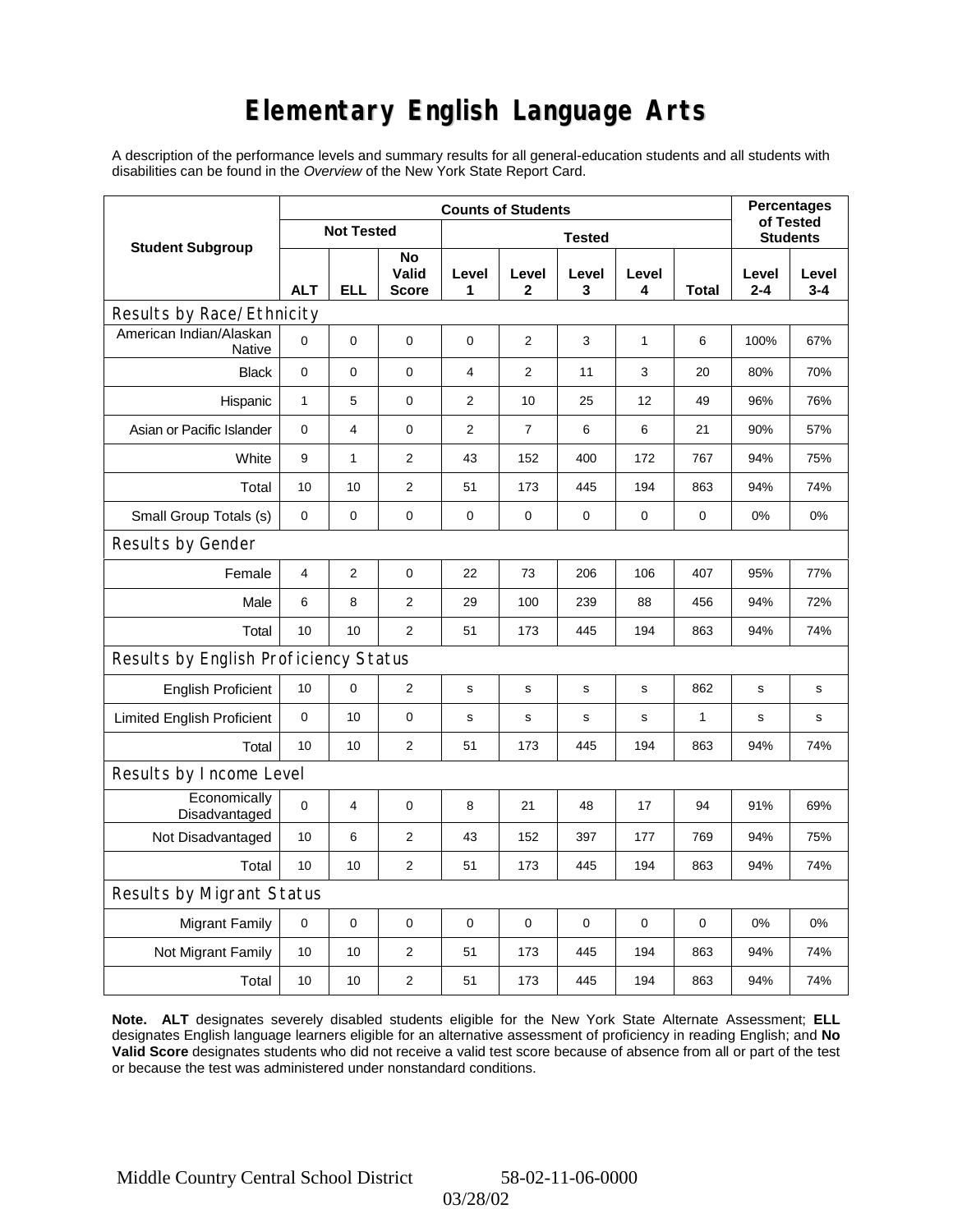# **Elementary Mathematics**

A description of the performance levels and summary results for all general-education students and all students with disabilities can be found in the *Overview* of the New York State Report Card.

|                                          | <b>Counts of Students</b> |                   |                             |                |             |                |            |              | <b>Percentages</b><br>of Tested |                  |
|------------------------------------------|---------------------------|-------------------|-----------------------------|----------------|-------------|----------------|------------|--------------|---------------------------------|------------------|
| <b>Student Subgroup</b>                  |                           | <b>Not Tested</b> |                             | <b>Tested</b>  |             |                |            |              | <b>Students</b>                 |                  |
|                                          | <b>ALT</b>                | <b>ELL</b>        | No<br>Valid<br><b>Score</b> | Level<br>1     | Level<br>2  | Level<br>3     | Level<br>4 | <b>Total</b> | Level<br>$2 - 4$                | Level<br>$3 - 4$ |
| Results by Race/Ethnicity                |                           |                   |                             |                |             |                |            |              |                                 |                  |
| American Indian/Alaskan<br><b>Native</b> | 0                         | $\mathbf 0$       | $\pmb{0}$                   | 0              | $\mathbf 0$ | 3              | 3          | 6            | 100%                            | 100%             |
| <b>Black</b>                             | 0                         | $\overline{0}$    | $\mathbf 0$                 | $\overline{2}$ | 6           | $\overline{7}$ | 5          | 20           | 90%                             | 60%              |
| Hispanic                                 | 0                         | 0                 | $\pmb{0}$                   | 1              | 13          | 31             | 13         | 58           | 98%                             | 76%              |
| Asian or Pacific Islander                | 0                         | 4                 | 0                           | 1              | 2           | 8              | 10         | 21           | 95%                             | 86%              |
| White                                    | 5                         | $\mathbf{1}$      | $\mathbf{1}$                | 31             | 96          | 354            | 293        | 774          | 96%                             | 84%              |
| Total                                    | 5                         | 5                 | $\mathbf{1}$                | 35             | 117         | 403            | 324        | 879          | 96%                             | 83%              |
| Small Group Totals (s)                   | 0                         | 0                 | 0                           | 0              | 0           | 0              | 0          | 0            | 0%                              | 0%               |
| Results by Gender                        |                           |                   |                             |                |             |                |            |              |                                 |                  |
| Female                                   | $\mathbf{1}$              | $\overline{2}$    | $\pmb{0}$                   | 15             | 48          | 207            | 143        | 413          | 96%                             | 85%              |
| Male                                     | 4                         | 3                 | $\mathbf{1}$                | 20             | 69          | 196            | 181        | 466          | 96%                             | 81%              |
| Total                                    | 5                         | 5                 | $\mathbf{1}$                | 35             | 117         | 403            | 324        | 879          | 96%                             | 83%              |
| Results by English Proficiency Status    |                           |                   |                             |                |             |                |            |              |                                 |                  |
| <b>English Proficient</b>                | $\mathbf 5$               | 0                 | $\mathbf{1}$                | 35             | 112         | 403            | 323        | 873          | 96%                             | 83%              |
| <b>Limited English Proficient</b>        | 0                         | 5                 | $\pmb{0}$                   | $\pmb{0}$      | 5           | 0              | 1          | 6            | 100%                            | 17%              |
| Total                                    | 5                         | 5                 | $\mathbf{1}$                | 35             | 117         | 403            | 324        | 879          | 96%                             | 83%              |
| Results by Income Level                  |                           |                   |                             |                |             |                |            |              |                                 |                  |
| Economically<br>Disadvantaged            | 0                         | $\overline{2}$    | $\mathbf 0$                 | $\overline{2}$ | 21          | 47             | 28         | 98           | 98%                             | 77%              |
| Not Disadvantaged                        | 5                         | 3                 | $\mathbf{1}$                | 33             | 96          | 356            | 296        | 781          | 96%                             | 83%              |
| Total                                    | 5                         | 5                 | $\mathbf{1}$                | 35             | 117         | 403            | 324        | 879          | 96%                             | 83%              |
| Results by Migrant Status                |                           |                   |                             |                |             |                |            |              |                                 |                  |
| <b>Migrant Family</b>                    | $\mathbf 0$               | 0                 | $\pmb{0}$                   | $\pmb{0}$      | $\mathbf 0$ | 0              | 0          | 0            | 0%                              | 0%               |
| Not Migrant Family                       | 5                         | 5                 | $\mathbf{1}$                | 35             | 117         | 403            | 324        | 879          | 96%                             | 83%              |
| Total                                    | 5                         | 5                 | 1                           | 35             | 117         | 403            | 324        | 879          | 96%                             | 83%              |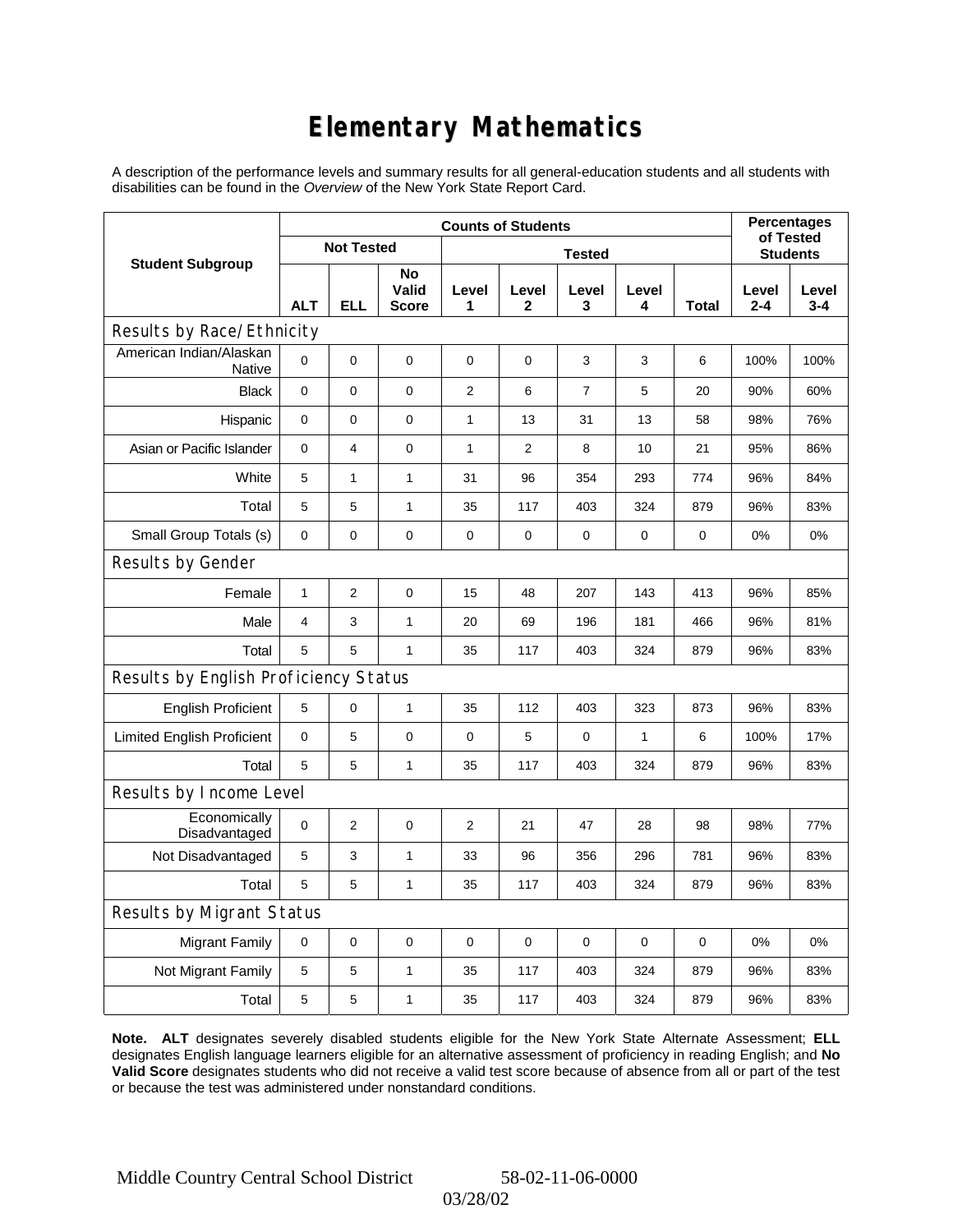### **Middle-Level English Language Arts**

A description of the performance levels and summary results for all general-education students and all students with disabilities can be found in the *Overview* of the New York State Report Card.

|                                          | <b>Counts of Students</b> |                   | <b>Percentages</b><br>of Tested |                |                |            |                |              |                  |                  |
|------------------------------------------|---------------------------|-------------------|---------------------------------|----------------|----------------|------------|----------------|--------------|------------------|------------------|
| <b>Student Subgroup</b>                  |                           | <b>Not Tested</b> |                                 | <b>Tested</b>  |                |            |                |              | <b>Students</b>  |                  |
|                                          | <b>ALT</b>                | <b>ELL</b>        | No<br>Valid<br><b>Score</b>     | Level<br>1     | Level<br>2     | Level<br>3 | Level<br>4     | <b>Total</b> | Level<br>$2 - 4$ | Level<br>$3 - 4$ |
| Results by Race/Ethnicity                |                           |                   |                                 |                |                |            |                |              |                  |                  |
| American Indian/Alaskan<br><b>Native</b> | 0                         | $\mathbf 0$       | $\mathbf 0$                     | s              | s              | s          | s              | 1            | s                | s                |
| <b>Black</b>                             | 0                         | $\mathbf{1}$      | $\pmb{0}$                       | $\mathbf s$    | $\mathbf s$    | s          | s              | 14           | s                | s                |
| Hispanic                                 | $\overline{2}$            | 9                 | $\mathbf{1}$                    | 8              | 21             | 13         | $\overline{2}$ | 44           | 82%              | 34%              |
| Asian or Pacific Islander                | 0                         | $\mathbf{1}$      | $\mathbf 0$                     | 1              | 9              | 6          | 5              | 21           | 95%              | 52%              |
| White                                    | 8                         | 3                 | 21                              | 84             | 333            | 241        | 59             | 717          | 88%              | 42%              |
| Total                                    | 10                        | 14                | 22                              | 95             | 374            | 262        | 66             | 797          | 88%              | 41%              |
| Small Group Totals (s)                   | 0                         | $\mathbf{1}$      | $\mathbf 0$                     | $\overline{2}$ | 11             | 2          | 0              | 15           | 87%              | 13%              |
| Results by Gender                        |                           |                   |                                 |                |                |            |                |              |                  |                  |
| Female                                   | 6                         | 8                 | $\overline{7}$                  | 33             | 168            | 147        | 44             | 392          | 92%              | 49%              |
| Male                                     | $\overline{4}$            | 6                 | 15                              | 62             | 206            | 115        | 22             | 405          | 85%              | 34%              |
| Total                                    | 10                        | 14                | 22                              | 95             | 374            | 262        | 66             | 797          | 88%              | 41%              |
| Results by English Proficiency Status    |                           |                   |                                 |                |                |            |                |              |                  |                  |
| <b>English Proficient</b>                | 10                        | 0                 | 22                              | $\mathbf s$    | S              | s          | s              | 793          | s                | $\mathbf s$      |
| <b>Limited English Proficient</b>        | 0                         | 14                | $\mathbf 0$                     | s              | ${\tt S}$      | s          | s              | 4            | s                | s                |
| Total                                    | 10                        | 14                | 22                              | 95             | 374            | 262        | 66             | 797          | 88%              | 41%              |
| Results by Income Level                  |                           |                   |                                 |                |                |            |                |              |                  |                  |
| Economically<br>Disadvantaged            | 3                         | $\mathsf 0$       | 10                              | 22             | 48             | 19         | 5              | 94           | 77%              | 26%              |
| Not Disadvantaged                        | $\overline{7}$            | 14                | 12                              | 73             | 326            | 243        | 61             | 703          | 90%              | 43%              |
| Total                                    | 10                        | 14                | 22                              | 95             | 374            | 262        | 66             | 797          | 88%              | 41%              |
| Results by Migrant Status                |                           |                   |                                 |                |                |            |                |              |                  |                  |
| <b>Migrant Family</b>                    | $\pmb{0}$                 | 0                 | $\pmb{0}$                       | 0              | $\overline{0}$ | 0          | 0              | $\mathbf 0$  | 0%               | 0%               |
| Not Migrant Family                       | 10                        | 14                | 22                              | 95             | 374            | 262        | 66             | 797          | 88%              | 41%              |
| Total                                    | 10                        | 14                | 22                              | 95             | 374            | 262        | 66             | 797          | 88%              | 41%              |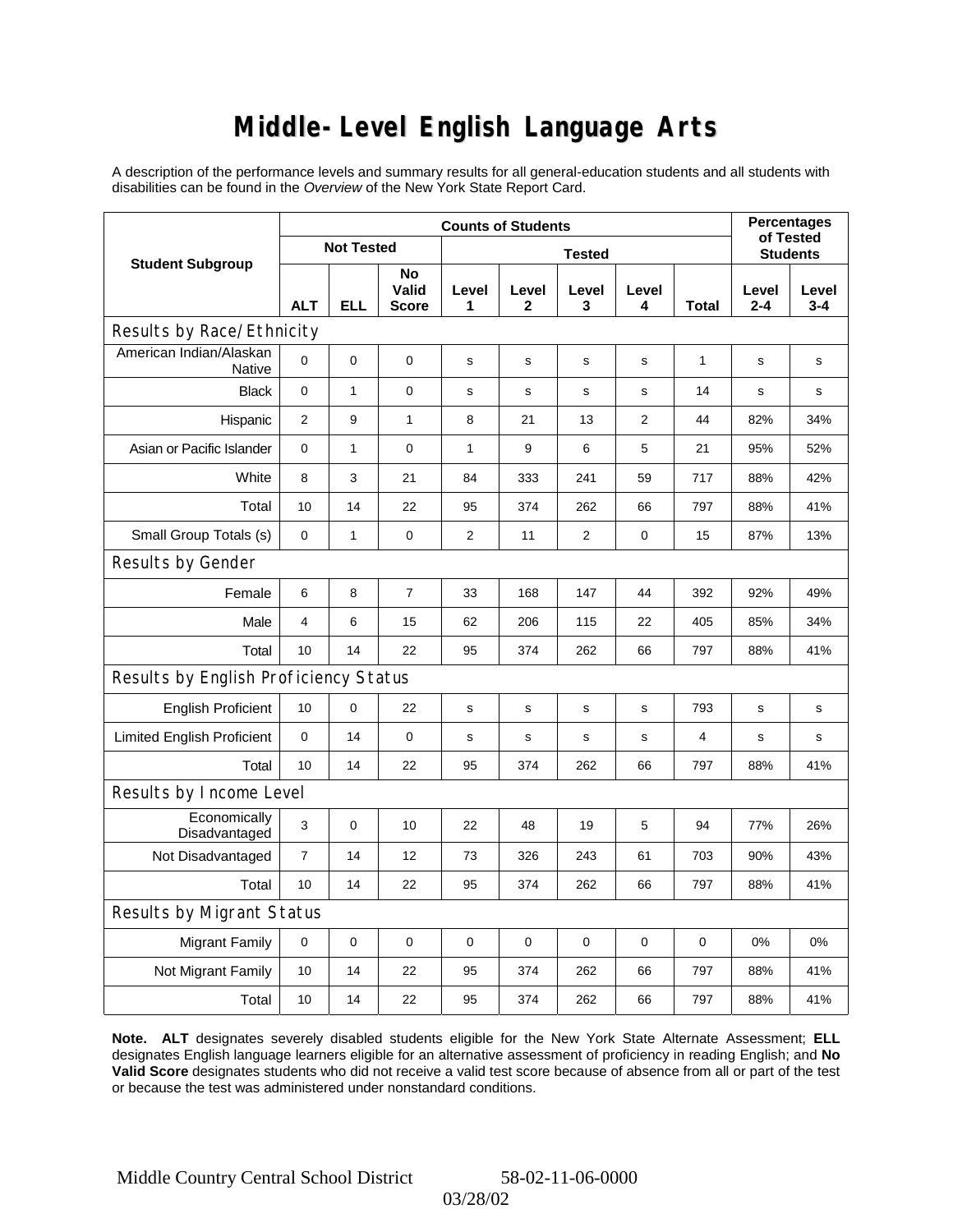### **Middle-Level Mathematics**

A description of the performance levels and summary results for all general-education students and all students with disabilities can be found in the *Overview* of the New York State Report Card.

| <b>Counts of Students</b>             |                |                   |                             |                |                       |              |                |       | <b>Percentages</b><br>of Tested |                  |  |
|---------------------------------------|----------------|-------------------|-----------------------------|----------------|-----------------------|--------------|----------------|-------|---------------------------------|------------------|--|
| <b>Student Subgroup</b>               |                | <b>Not Tested</b> |                             | <b>Tested</b>  |                       |              |                |       | <b>Students</b>                 |                  |  |
|                                       | <b>ALT</b>     | <b>ELL</b>        | No<br>Valid<br><b>Score</b> | Level<br>1     | Level<br>$\mathbf{2}$ | Level<br>3   | Level<br>4     | Total | Level<br>$2 - 4$                | Level<br>$3 - 4$ |  |
| Results by Race/Ethnicity             |                |                   |                             |                |                       |              |                |       |                                 |                  |  |
| American Indian/Alaskan<br>Native     | 0              | $\mathbf 0$       | $\mathbf 0$                 | s              | S                     | s            | s              | 1     | $\mathbf s$                     | s                |  |
| <b>Black</b>                          | 0              | 0                 | $\pmb{0}$                   | s              | $\mathbf s$           | s            | $\mathbf s$    | 15    | s                               | s                |  |
| Hispanic                              | $\overline{2}$ | 3                 | $\mathbf{1}$                | 21             | 18                    | 11           | 0              | 50    | 58%                             | 22%              |  |
| Asian or Pacific Islander             | 0              | $\mathbf{1}$      | $\pmb{0}$                   | $\overline{2}$ | 5                     | 12           | $\overline{2}$ | 21    | 90%                             | 67%              |  |
| White                                 | 8              | 3                 | 15                          | 158            | 304                   | 241          | 21             | 724   | 78%                             | 36%              |  |
| Total                                 | 10             | $\overline{7}$    | 16                          | 185            | 333                   | 270          | 23             | 811   | 77%                             | 36%              |  |
| Small Group Totals (s)                | $\mathbf 0$    | 0                 | $\mathbf 0$                 | 4              | 6                     | 6            | 0              | 16    | 75%                             | 38%              |  |
| Results by Gender                     |                |                   |                             |                |                       |              |                |       |                                 |                  |  |
| Female                                | 6              | 4                 | $\overline{2}$              | 94             | 168                   | 129          | 11             | 402   | 77%                             | 35%              |  |
| Male                                  | 4              | 3                 | 14                          | 91             | 165                   | 141          | 12             | 409   | 78%                             | 37%              |  |
| Total                                 | 10             | $\overline{7}$    | 16                          | 185            | 333                   | 270          | 23             | 811   | 77%                             | 36%              |  |
| Results by English Proficiency Status |                |                   |                             |                |                       |              |                |       |                                 |                  |  |
| <b>English Proficient</b>             | 10             | 0                 | 16                          | 177            | 330                   | 269          | 23             | 799   | 78%                             | 37%              |  |
| <b>Limited English Proficient</b>     | 0              | $\overline{7}$    | 0                           | 8              | 3                     | $\mathbf{1}$ | 0              | 12    | 33%                             | 8%               |  |
| Total                                 | 10             | $\overline{7}$    | 16                          | 185            | 333                   | 270          | 23             | 811   | 77%                             | 36%              |  |
| Results by Income Level               |                |                   |                             |                |                       |              |                |       |                                 |                  |  |
| Economically<br>Disadvantaged         | 3              | 0                 | 5                           | 29             | 41                    | 28           | $\mathbf{1}$   | 99    | 71%                             | 29%              |  |
| Not Disadvantaged                     | $\overline{7}$ | $\overline{7}$    | 11                          | 156            | 292                   | 242          | 22             | 712   | 78%                             | 37%              |  |
| Total                                 | 10             | $\overline{7}$    | 16                          | 185            | 333                   | 270          | 23             | 811   | 77%                             | 36%              |  |
| Results by Migrant Status             |                |                   |                             |                |                       |              |                |       |                                 |                  |  |
| <b>Migrant Family</b>                 | $\mathbf 0$    | 0                 | $\mathbf 0$                 | 0              | $\mathbf 0$           | 0            | 0              | 0     | 0%                              | 0%               |  |
| Not Migrant Family                    | 10             | $\overline{7}$    | 16                          | 185            | 333                   | 270          | 23             | 811   | 77%                             | 36%              |  |
| Total                                 | 10             | $\overline{7}$    | 16                          | 185            | 333                   | 270          | 23             | 811   | 77%                             | 36%              |  |